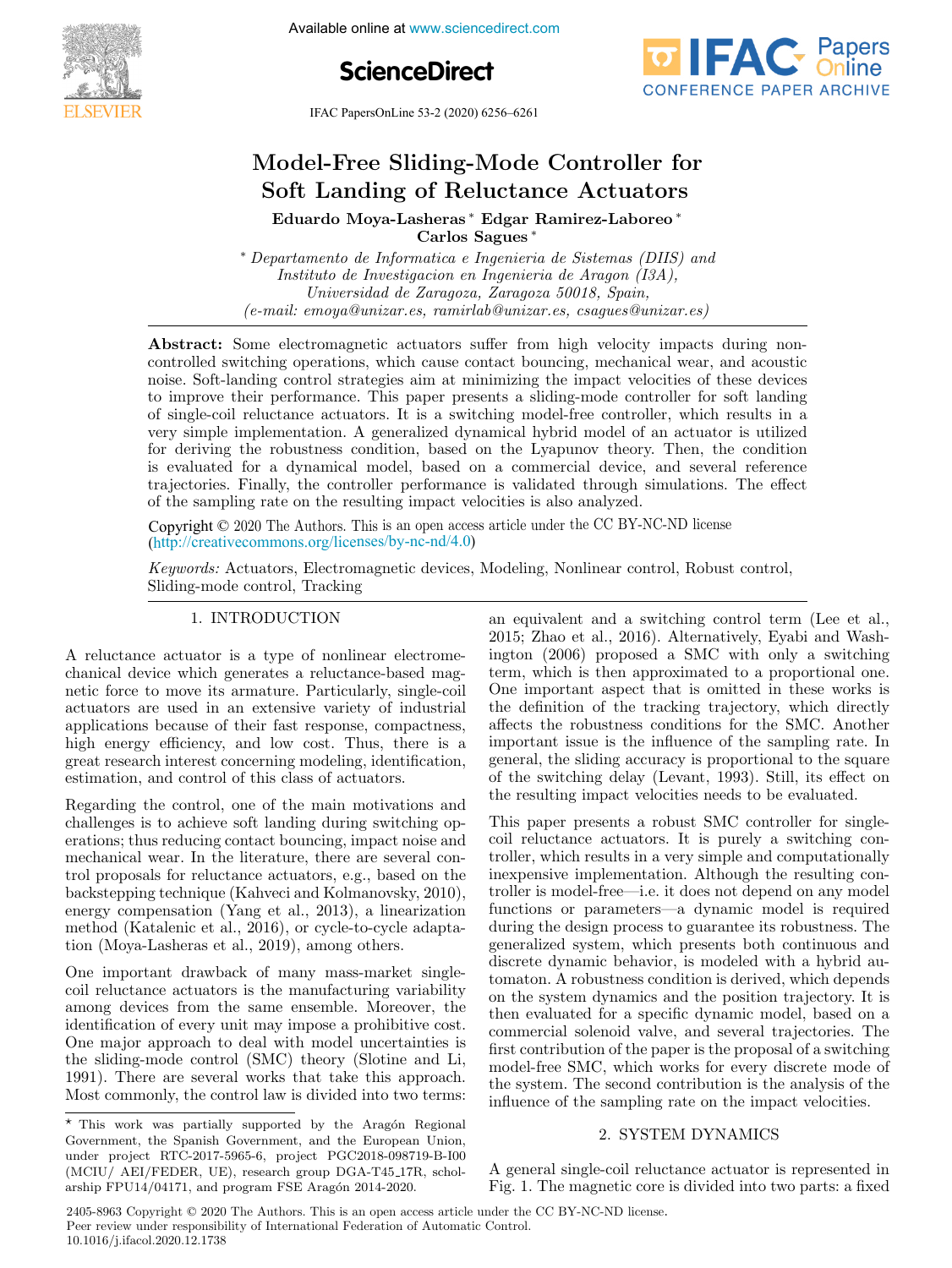

Fig. 1. Schematic representation of a single-coil reluctance actuator.

part (stator) and a movable part (mover or armature). The air gap between them is dependent on the position of the mover. There are two types of operations depending on the direction of the movement: in a making operation, the magnetic force is large enough to attract the mover toward the stator; whereas in a breaking operation, the magnetic force is reduced and the passive forces (e.g. elastic or gravity) move the armature in the opposite direction. Moreover, the position of the mover is restricted between a lower and an upper limit.

The motion dynamics is given by Newton's second law, with two forces,

$$
\dot{v} = f_v(z, v, \phi) = \frac{1}{m} \left( F_{\text{pas}}(z, v) + F_{\text{mag}}(z, \phi) \right), \quad (1)
$$

where  $z, v$ , and  $\dot{v}$  are the position, velocity and acceleration of the mover;  $F_{\text{pas}}$ , and  $F_{\text{mag}}$  are the passive and magnetic forces;  $\phi$  is the magnetic flux; and m is the moving mass. Note that the dynamic function of  $v$  is expressed compactly as  $f_v$ . The force that can be controlled—albeit indirectly—is  $F_{\text{mag}}$ , which is defined as (Ramirez-Laboreo et al., 2016)

$$
F_{\text{mag}} = -\frac{1}{2} \mathcal{R}'_{\text{g}}(z) \phi^2, \qquad \mathcal{R}'_{\text{g}}(z) = \frac{\partial \mathcal{R}_{\text{g}}(z)}{\partial z}, \quad (2)
$$

where  $\mathcal{R}_{g}$  is the gap reluctance. Note that  $\mathcal{R}'_{g} > 0$ , and therefore  $F_{\text{mag}} \leq 0$ , for all  $z \in [z_{\text{min}}, z_{\text{max}}]$  (i.e. the magnetic force is always attractive).

Then,  $\phi$  can be related to the current through the coil  $i_{\text{coil}}$ in terms of the total reluctance, given Ampère's circuital law,

$$
N i_{\text{coil}} + i_{\text{eddy}} = (\mathcal{R}_{\text{c}}(\phi) + \mathcal{R}_{\text{g}}(z)) \phi,
$$
 (3)

where N is the number of coil turns,  $\mathcal{R}_c$  is the core reluctance, and  $i_{\text{eddy}}$  is the net eddy current through the core. Assuming that the magnetic flux density is constant across the section,  $i_{\text{eddv}}$  is proportional to the magnetic flux derivative (Ramirez-Laboreo et al., 2019),

$$
i_{\text{eddy}} = -k_{\text{e}} \dot{\phi}.
$$
 (4)

Most commonly, the voltage is treated as the system input u, because it can be directly supplied to the device. The dynamics of the magnetic flux is given by the electrical circuit equation,

$$
u = R i_{\text{coil}} + N \dot{\phi},\tag{5}
$$

where  $R$  is the coil resistance. Then, substituting  $(3)$  into (5) and solving for  $\phi$ , the dynamic function is derived as

$$
\dot{\phi} = f_{\phi}(z, \phi) + B_{\phi} u
$$
  
= 
$$
-\frac{R\left(\mathcal{R}_{g}(z) + \mathcal{R}_{c}(\phi)\right)\phi}{N^{2} + R k_{e}} + \frac{N}{N^{2} + R k_{e}} u,
$$
 (6)

where the function  $f_{\phi}$  depends on the position and magnetic flux, and  $B_{\phi}$  is a constant.

Upper limit 
$$
(q = 3):
$$
  $\begin{pmatrix} \dot{z} = 0 \\ \dot{v} = 0 \\ \dot{\phi} = f_{\phi}(z, \phi) + B_{\phi} u \end{pmatrix}$   
\n $f_v(z, v, \phi) \le 0 \begin{pmatrix} \dot{\lambda} = v \\ y \end{pmatrix}$   
\n $f_v(z, v, \phi) \le 0 \begin{pmatrix} \dot{\lambda} = v \\ v = f_v(z, v, \phi) \\ \dot{\phi} = f_{\phi}(z, \phi) + B_{\phi} u \end{pmatrix}$   
\n $f_v(z, v, \phi) \ge 0 \begin{pmatrix} \dot{\lambda} = 0 \\ y \end{pmatrix}$   
\nLower limit  $(q = 1):$   $\begin{pmatrix} \dot{z} = 0 \\ \dot{v} = 0 \\ \dot{\phi} = f_{\phi}(z, \phi) + B_{\phi} u \end{pmatrix}$ 

# Fig. 2. Hybrid automaton that models the dynamics of reluctance actuators with a limited range of motion.

The complete system dynamics can be described through a state-space representation with three state variables  $(z, z)$ v, and  $\phi$ ). As the motion is constrained, z and v must be static if the mover reaches one of the two limits. Thus, the system is modeled with a hybrid automaton, with three discrete modes, as illustrated in Fig. 2. Each transition is accompanied by its guard condition. There is also a reset function when transitioning to one of the position limits:  $v^+ = 0.$ 

### 3. CONTROL DESIGN

### 3.1 Trajectory planning

The first critical aspect of the soft-landing tracking control is the definition of the position trajectory  $z_{\text{ref}}$ , for all time  $t \in [t_0, t_f]$ . For a given operation, the initial position is  $z_0$ and the desired final position is  $z_f$ .

Let  $t_{land}$  be the intended instant in which the armature reaches the final position. For a perfect soft landing,  $z_{\text{ref}}$ should satisfy

$$
z_{\rm ref}(t_{\rm land}) = z_{\rm f}, \quad v_{\rm ref}(t_{\rm land}) = 0, \quad a_{\rm ref}(t_{\rm land}) = 0, \quad (7)
$$
  
where

$$
v_{\text{ref}}(t) = \dot{z}_{\text{ref}}(t), \qquad a_{\text{ref}}(t) = \dot{v}_{\text{ref}}(t). \tag{8}
$$

Equivalently, in order to start the motion smoothly,  $z_{ref}$ should satisfy

$$
z_{\text{ref}}(t_{\text{takeoff}}) = z_0, v_{\text{ref}}(t_{\text{takeoff}}) = 0, a_{\text{ref}}(t_{\text{takeoff}}) = 0, (9)
$$
  
where  $t_{\text{takeoff}}$  is the take-off instant.

During motion  $(q = 2)$ , the acceleration is determined from (1). Therefore, in order to start moving immediately at  $t =$  $t_{\text{takeoff}}$ ,  $\phi$  should be  $\phi_{\text{takeoff}}$ , such that  $f_v(z_0, 0, \phi_{\text{takeoff}})$ 0. Note that there are two symmetrical solutions of  $\phi_{\text{takeoff}}$ (positive and negative), because  $f_v$  is an even function with respect to  $\phi$ . Note also that the controller should decrease  $|\phi|$  if  $q = 1$ , or increase it if  $q = 3$ , until it reaches  $\phi_{\text{takeoff}}$ . Thus, prior to moving, a static interval is defined,

$$
z_{\text{ref}}(t) = z_0, \quad \forall t \in [t_0, t_{\text{takeoff}}]. \tag{10}
$$

where  $t_{\text{takeoff}} - t_0$  should be large enough to let the magnetic flux reach  $\phi_{\text{takeoff}}$  before  $t_{\text{takeoff}}$ .

In the second interval (from  $t_{\text{takeoff}}$  to  $t_{\text{land}}$ ), a position trajectory must be defined to reach  $z_f$  smoothly. Thus,  $z_{ref}$ should be a function of time t, for all  $t \in [t_{\text{takeoff}}, t_{\text{land}}]$ .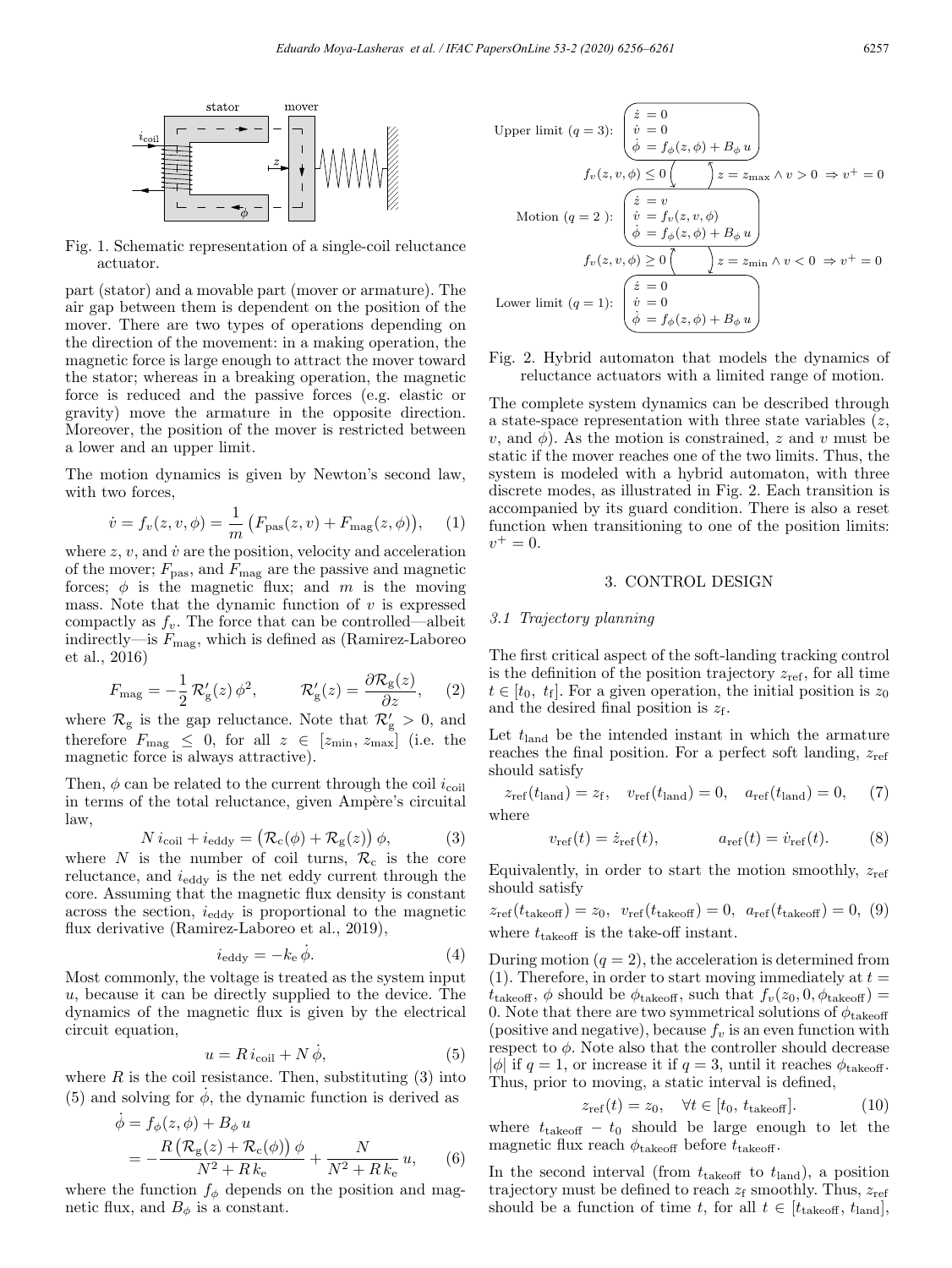with boundary conditions (9) and (7). In the third interval (from  $t_{\text{land}}$  to  $t_f$ ), the mover must be kept in the desired final position, so

$$
z_{\text{ref}}(t) = z_{\text{f}}, \quad \forall t \in [t_{\text{land}}, t_{\text{f}}]. \tag{11}
$$

Once a trajectory is defined, its feasibility should be checked. First, the position must be kept inside its bounds,

$$
z_{\rm ref}(t) \in [z_{\rm min}, z_{\rm max}], \quad \forall t. \tag{12}
$$

Secondly, the required magnetic force  $F_{\text{mag}}^*$  should be calculated, and ensure that it is always nonpositive, because repelling magnetic forces are not physically possible (see  $(2)$ ,

$$
F_{\text{mag}}^{*}(t) = m a_{\text{ref}}(t) - F_{\text{pas}}(z_{\text{ref}}(t), v_{\text{ref}}(t)) \le 0, \quad \forall t. (13)
$$

Moreover, magnetic saturation must also be taken into account. Given the saturated value of the magnetic flux  $\phi_{\text{sat}}$ , the required magnetic force should also satisfy

$$
F_{\text{mag}}^*(t) \ge -\frac{1}{2} \mathcal{R}'_{\text{g}}(z_{\text{ref}}(t)) \phi_{\text{sat}}^2, \quad \forall t. \tag{14}
$$

## 3.2 Control for motion dynamics

The controller is initially designed based on the dynamic equations of the motion mode  $(q = 2)$ , which can be expressed compactly as

$$
\dot{\boldsymbol{x}} = \boldsymbol{f}(\boldsymbol{x}) + \boldsymbol{B}\,\boldsymbol{u},\tag{15}
$$

where

$$
\boldsymbol{x} = \begin{bmatrix} z \\ v \\ \phi \end{bmatrix}^{\mathsf{T}}, \quad \boldsymbol{f}(\boldsymbol{x}) = \begin{bmatrix} v \\ f_v(z, v, \phi) \\ f_{\phi}(z, \phi) \end{bmatrix}, \quad \boldsymbol{B} = \begin{bmatrix} 0 \\ 0 \\ B_{\phi} \end{bmatrix}. \tag{16}
$$

As stated in the introduction, our proposal relies on an SMC. It is assumed that the position  $z$ , velocity  $v$ , and acceleration  $a$  can be obtained either through measurement or estimation. The proposed sliding surface is defined in terms of their errors,

$$
s = \left(\lambda_1 + \frac{d}{dt}\right) \left(\lambda_2 + \frac{d}{dt}\right) \tilde{z}
$$
  
=  $\tilde{a} + \left(\lambda_1 + \lambda_2\right) \tilde{v} + \lambda_1 \lambda_2 \tilde{z},$  (17)

where  $\lambda_1$  and  $\lambda_2$  are positive constants; and  $\tilde{z}$ ,  $\tilde{v}$ , and  $\tilde{a}$ are the position error and its derivatives,

$$
\tilde{z} = z - z_{\text{ref}}, \quad \tilde{v} = v - v_{\text{ref}}, \quad \tilde{a} = a - a_{\text{ref}}.
$$
\n(18)

To analyze the convergence to the sliding surface  $s = 0$ , the following Lyapunov function is defined,

$$
V = \frac{1}{2} s^2.
$$
 (19)

Thus, to ensure that s converges to zero in finite time, we impose the following condition,

$$
\dot{V} = s \,\dot{s} \le -\eta \, |s|,\tag{20}
$$

where  $\eta$  is a strictly positive constant that determines the convergence speed  $(|\dot{s}| \geq \eta)$ .

Then, by deriving (17) and substituting into (20),

$$
\dot{V} = s (j - j_{\text{ref}} + (\lambda_1 + \lambda_2) \tilde{a} + \lambda_1 \lambda_2 \tilde{v}), \qquad (21)
$$

where  $j = \dot{a}$  is the jerk and  $j_{ref} = \dot{a}_{ref}$  is the reference jerk. The jerk j can be derived from  $f_v$  and the dynamic equation (15) as

$$
j = \frac{\mathrm{d}f_v(\boldsymbol{x})}{\mathrm{d}t} = \frac{\partial f_v(\boldsymbol{x})}{\partial \boldsymbol{x}} \boldsymbol{f}(\boldsymbol{x}) + \frac{\partial f_v(\boldsymbol{x})}{\partial \boldsymbol{x}} \boldsymbol{B} u. \qquad (22)
$$

Note that  $j$  depends on  $u$ . Thus, the convergence condition  $(20)$  can be expressed in terms of the control u,

$$
s\left(f_j - j_{\text{ref}} + \varepsilon - B_j u\right) \le -\eta \, |s|,\tag{23}
$$

where

$$
\varepsilon = \varepsilon(\tilde{v}, \tilde{a}) = (\lambda_1 + \lambda_2) \tilde{a} + \lambda_1 \lambda_2 \tilde{v}, \tag{24}
$$

$$
f_j = f_j(\boldsymbol{x}) = \frac{\partial f_v(\boldsymbol{x})}{\partial \boldsymbol{x}} \boldsymbol{f}(\boldsymbol{x})
$$
  
= 
$$
\frac{1}{m} \left( \frac{\partial F_{\text{pas}}}{\partial z} (z, v) v + \frac{\partial F_{\text{pas}}}{\partial v} (z, v) a - \frac{1}{2} \mathcal{R}_g''(z) \phi^2 v - \mathcal{R}_g'(z) \phi f_\phi(z, \phi) \right), \quad (25)
$$

$$
B_j = B_j(\boldsymbol{x}) = -\frac{\partial f_v(\boldsymbol{x})}{\partial \boldsymbol{x}} \boldsymbol{B} = \frac{\mathcal{R}'_g \phi B_\phi}{m}.
$$
 (26)

Then, with some manipulations,

$$
sgn(s) B_j u \geq sgn(s) (f_j - j_{ref} + \varepsilon) + \eta. \tag{27}
$$

Note that, assuming  $\mathcal{R}'_{g} > 0$  for all  $z \in [z_{\min}, z_{\max}]$ , it is obtained that  $sgn(B_i) = sgn(\phi)$ . Thus, the control u must satisfy the following condition,

$$
sgn(s) \, sgn(\phi) \, u \ge \frac{sgn(s) \, (f_j - j_{\text{ref}} + \varepsilon) + \eta}{|B_j|}.\tag{28}
$$

We propose this model-free control,

$$
u_{\text{motion}} = u_{\text{max}} \text{ sgn}(s) \text{ sgn}(\phi), \tag{29}
$$

where  $u_{\text{max}}$  is a constant that, in order to ensure the convergence to  $s = 0$ , must satisfy

$$
u_{\max} \ge \max\left(\frac{|f_j - j_{\text{ref}} + \varepsilon| + \eta}{|B_j|}\right). \tag{30}
$$

# 3.3 Control for hybrid dynamics

In the previous section, we have proposed a controller and proved its convergence for the motion dynamics  $(q = 2)$ . Now, we ensure that it works for the complete hybrid system. For that, we propose a slight modification of the Lyapunov function,

$$
V = \frac{1}{2}\sigma^2,\tag{31}
$$

where  $\sigma$  is a generalization of s. It is defined as

$$
\sigma = f_v(z, v, \phi) - a_{ref} + (\lambda_1 + \lambda_2) \tilde{v} + \lambda_1 \lambda_2 \tilde{z}.
$$
 (32)

Note that  $\sigma$  is equal to s in the case of motion, because  $a = f_v$ . On the other hand, before the start of motion  $(t \leq t_{\text{takeoff}}), \sigma = f_v.$  Therefore,  $\sigma = 0$  implies that  $\phi = \phi_{\text{takeoff}}$ . As a result, if  $\sigma = 0$ , the system behaves as desired both before and after the start of motion.

Following the same line of reasoning as in Section 3.2, convergence to  $\sigma = 0$  requires

$$
sgn(\sigma) \; sgn(\phi) \; u \ge \frac{sgn(\sigma) \left(f_j - j_{\text{ref}} + \varepsilon\right) + \eta}{|B_j|}.\tag{33}
$$

To keep the controller model-free, the proposal cannot depend on  $f_v$ . Instead, it should be a function of s. We generalize the proposed control (29),

$$
u_{\text{hybrid}} = u_{\text{max}} \, \text{sgn}(\phi) \, \text{sgn}^*(s),\tag{34}
$$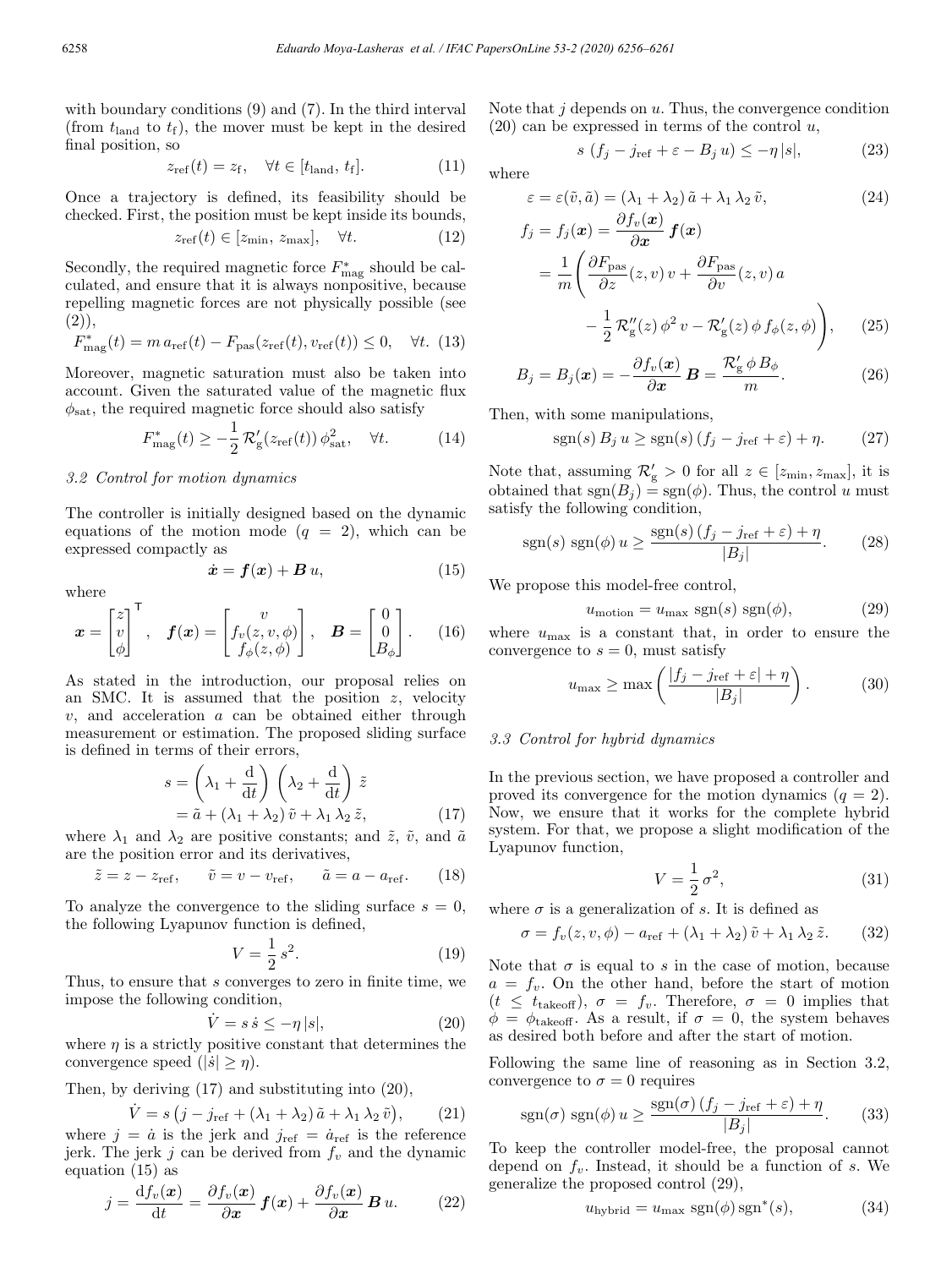where

$$
sgn^{*}(s) = \begin{cases} -1, & \text{if } s < 0, \\ +1, & \text{if } s > 0, \\ -1, & \text{if } s = 0 \land q = 1, \\ +1, & \text{otherwise.} \end{cases}
$$
(35)

Under the assumption that (30) is satisfied, a sufficient condition for convergence is

$$
sgn^*(s) = sgn(\sigma). \tag{36}
$$

Then, convergence is studied in three separate cases. First, if  $q = 2$ , the convergence condition is directly guaranteed because  $s = \sigma$ .

Secondly, if  $z = z_{\text{ref}} = z_{\text{max}}$  or  $z = z_{\text{ref}} = z_{\text{min}}$ , s is always zero, but  $\sigma$  may be not. Note that  $a_{\text{ref}} = \tilde{v} = \tilde{z} = 0$ . Then,

$$
sgn(\sigma) = sgn(f_v). \tag{37}
$$

Note also that  $f_v < 0$  if  $q = 1$  and  $f_v > 0$  if  $q = 3$ , otherwise the hybrid system would make a transition to  $q = 2$  (see guard conditions in Fig. 2). Therefore,

$$
sgn(\sigma) = sgn(f_v) = \begin{cases} -1, & \text{if } q = 1, \\ +1, & \text{if } q = 3. \end{cases}
$$
 (38)

Then, given the proposed definition of  $sgn^*(s)$ , condition (36) holds, so convergence is still guaranteed.

Thirdly, we still need to check the convergence of the controller in the case that the position is in one of the limits  $(q \neq 2)$ , but the reference is not. In that event, (32) is simplified into

$$
\sigma = f_v + s,\tag{39}
$$

where

$$
s = -a_{\text{ref}} - (\lambda_1 + \lambda_2) v_{\text{ref}} - \lambda_1 \lambda_2 (z - z_{\text{ref}}). \tag{40}
$$

Assuming that the position trajectory is defined smoothly at the start of the movement, condition (36) is satisfied because, when  $z_0 = z_{\text{min}}$  (breaking operation),

$$
f_v < 0
$$
 and  $(z_{ref} - z_0), v_{ref}, a_{ref} \ge 0.$  (41)

Equivalently, when  $z_0 = z_{\text{max}}$  (making operation),

$$
f_v > 0
$$
, and  $(z_{ref} - z_0), v_{ref}, a_{ref} \le 0.$  (42)

On the other hand, at the end of movement, if  $z$  has reached the limit but  $z_{ref}$  not yet, the condition is not necessarily satisfied. This may seem like a limitation but, if the mover has reached the final position prematurely, it is actually preferable to fix it instead of separating it to continue following the trajectory. Thus, expert rules are added to the controller so the mover is kept at  $z_f = z_{\text{min}}$ (making operation) or  $z_f = z_{\text{max}}$  (breaking operation),

$$
u = \begin{cases} u_{\text{max}} \text{ sgn}(\phi) & \text{if } z = z_{\text{f}} = z_{\text{min}}, \\ 0, & \text{if } z = z_{\text{f}} = z_{\text{max}}, \\ u_{\text{max}} \text{ sgn}^*(s) \text{ sgn}(\phi), & \text{otherwise.} \end{cases}
$$
(43)

# 4. ANALYSIS AND DISCUSSION

### 4.1 Robustness analysis

For the given dynamic model, it is impossible to guarantee robustness in general, for any feasible state. As a clear counterexample, setting  $\phi = 0$  makes  $B_j = 0$ , and  $u_{\text{max}} \geq$  $\infty$  (see (30)). Therefore, the robustness must be studied for a given trajectory. To illustrate this, the robustness is analyzed for three different scenarios.



Fig. 3. Solenoid valve: schematic representation (left) and photo (right).

Table 1. Parameters of the solenoid valve.

| Param.         | Value    |      | Param.                       | Value                |               |
|----------------|----------|------|------------------------------|----------------------|---------------|
| m              | 0.0016   | kg   | N                            | 1200                 |               |
| $k_{\rm s}$    | 61.8     | N/m  | R                            | 50                   | Ω             |
| $z_{\rm s}$    | 0.019    | m    | $k_{\rm e}$                  | 1630                 | $\Omega^{-1}$ |
| $\mathfrak{c}$ | 0.8      | Ns/m | $\mathcal{R}_{\mathrm{c},0}$ | $4.41 \times 10^{6}$ | $H^{-1}$      |
| $z_{\rm min}$  | $\theta$ | m    | $\phi_{\rm sat}$             | $2.6 \times 10^{-5}$ | Wb            |
| $z_{\rm max}$  | 0.001    | m    |                              |                      |               |

Then, three position trajectories are defined. Each one of them consists of a making operation, followed by a breaking operation. The motion intervals are defined with a 5th degree polynomial, satisfying the boundary conditions (7), (9). Moreover, for the sake of simplicity, the time intervals are defined in terms of the motion duration  $(\tau_{\text{mov}})$ ,

$$
t_{\text{land}} - t_{\text{takeoff}} = \tau_{\text{mov}},\tag{44}
$$

$$
t_{\text{takeoff}} - t_0 = t_{\text{f}} - t_{\text{land}} = \tau_{\text{mov}}/4,\tag{45}
$$

where  $\tau_{\text{mov}}$  is 3, 4 or 5 ms, for each case.

The actuator model is particularized to a commercial solenoid valve, depicted in Fig. 3, whose estimated parameters are presented in Table 1. The passive force is generated by the spring and friction. It is modeled as a mass-spring-damper system,

$$
F_{\text{pas}} = k_{\text{s}} \left( z_{\text{s}} - z \right) - c \, v,\tag{46}
$$

where  $k<sub>s</sub>$  is the spring constant,  $z<sub>s</sub>$  is the spring resting position, and  $c$  is the damping coefficient. Moreover, the core reluctance is given by a parametric expression that takes into account magnetic saturation (Moya-Lasheras et al., 2017),

$$
\mathcal{R}_{\rm c} = \frac{\mathcal{R}_{\rm c,0}}{1 - \phi/\phi_{\rm sat}},\tag{47}
$$

where  $\mathcal{R}_{c,0}$  is the core reluctance for  $\phi = 0$ , and  $\phi_{\text{sat}}$  is the saturated value of the magnetic flux.

The gap reluctance, on the other hand, is highly nonlinear with respect to the position. Instead of a parametric expression, a look-up table is used (see Fig. 4). Its data has been obtained from finite element analysis and experimentation (Ramirez-Laboreo and Sagues, 2018).

In Fig. 5, the desired position and its derivatives  $(z_{ref},$  $v_{\text{ref}}$ ,  $a_{\text{ref}}$ ) are displayed. Three additional useful signals are calculated and shown in Fig. 5: the required magnetic force (as described in Section 3.1), the required action  $u^*$ , and  $B_i$ . The required action is the absolute value of u to be able to track  $z_{\text{ref}}$  in an ideal scenario (no perturbations or errors),

$$
u^* = \frac{|f_j - j_{\text{ref}}|}{|B_j|}.
$$
 (48)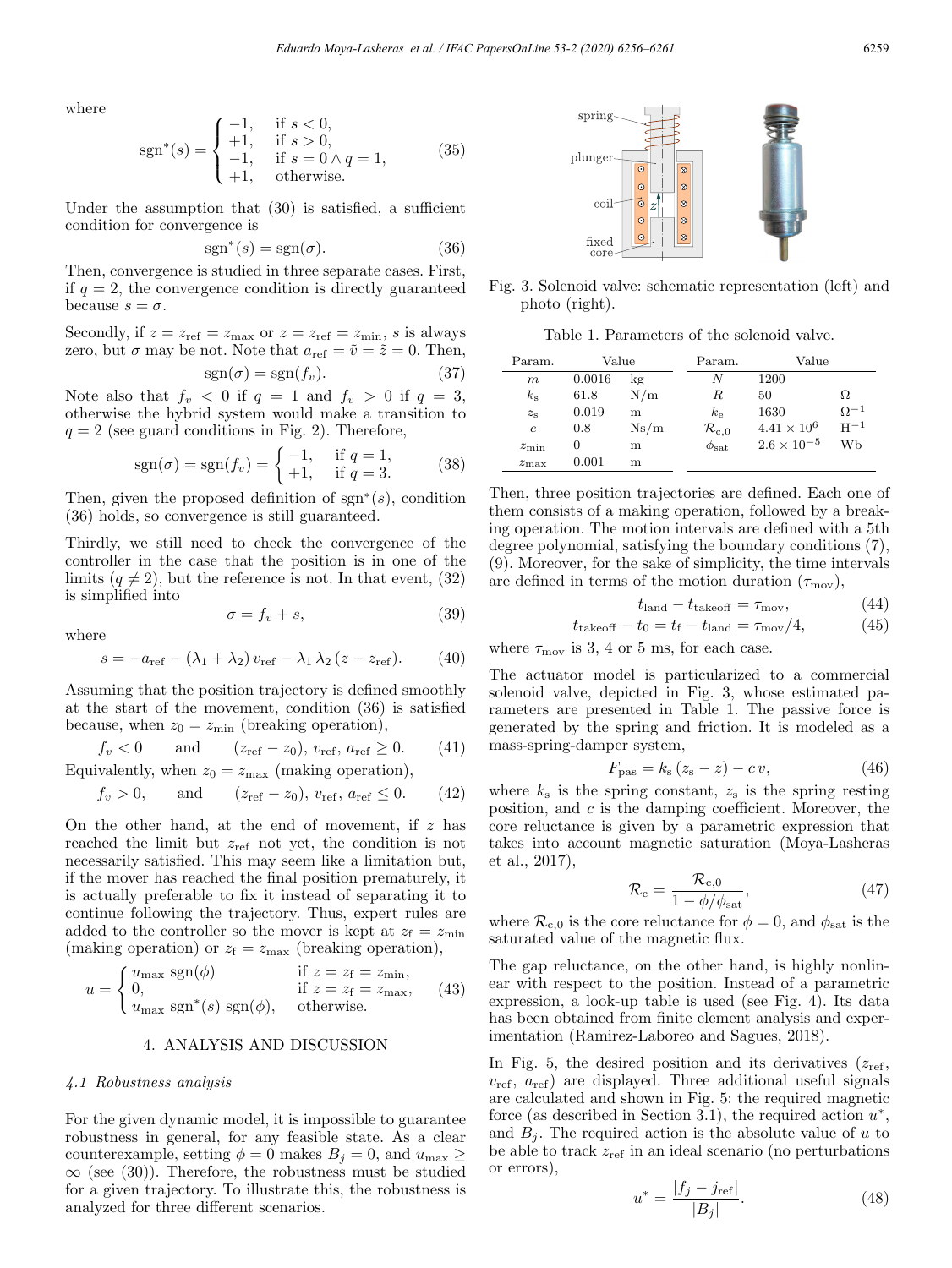

Fig. 4. Gap reluctance and its derivative with respect to the gap length.

Note that, if  $\tau_{\text{mov}} = 3$  ms,  $F_{\text{mag}}^*$  is positive in a small interval in the breaking operation (around  $t/\tau_{\text{mov}} = 2$ ). Thus, this trajectory is infeasible. This can be checked as well in  $u^*$ , which tends to infinity as  $F_{\text{mag}}^*$  approaches zero. Then, as the motion duration increases, the requirements are less demanding, because  $v_{ref}$  and  $a_{ref}$  are reduced. Therefore, the maximum values of  $u^*$  are also reduced.

A necessary condition for convergence to  $s = 0$  is  $u_{\text{max}} >$  $\max(u^*(t))$ . This condition is sufficient for perfect tracking in the ideal case, in which  $\varepsilon = 0$ . Otherwise, in general, a sufficient condition for convergence can be derived from (30),

$$
u_{\max} \ge \max(u^*) + \frac{\max\left(|\varepsilon|\right) + \eta}{\min\left(|B_j|\right)},\tag{49}
$$

where  $\varepsilon$  is bounded, assuming that  $\tilde{v}$  and  $\tilde{a}$  are bounded,

$$
\max\big(|\varepsilon|\big) \le \varepsilon\big(\max(|\tilde{v}|), \max(|\tilde{a}|)\big). \tag{50}
$$

Some assumptions must be made about the bounds of errors  $\tilde{v}$  and  $\tilde{a}$  to satisfy the previous condition. As an example, the controller constants are set as

$$
\lambda_1 = \lambda_2 = 2000,
$$
\n $\eta = 10^5.$ \n(51)

And, for the sake of simplicity, very conservative assumptions are made about the error bounds,

$$
|\tilde{v}| \le 0.2 \max(|v_{\text{ref}}|), \quad |\tilde{a}| \le 0.2 \max(|a_{\text{ref}}|).
$$
 (52)

Thus, from (49) and (50), the robustness condition is  $u_{\text{max}} \geq 39.13 \text{ V}$  (if  $\tau_{\text{mov}} = 4 \text{ ms}$ ), or  $u_{\text{max}} \geq 31.29 \text{ V}$  (if  $\tau_{\text{mov}} = 5$  ms). As expected, the condition is less restrictive when the motion duration is increased.

Note that, in order for the controller to be robust to modeling disturbances, the model parameters used to derive the robustness criteria (49) should represent the worst-case scenario, assuming the bounds of each model parameter are known. In practice, however, determining the combination of parameters that results in the worse-case scenario may be too cumbersome, due to the immense number of possibilities. Alternatively, a Monte-Carlo evaluation could be performed, permuting all parameters inside their bounds, and then selecting  $u_{\text{max}}$  such that (49) holds for every case.

#### 4.2 Sampling rate analysis

We have proved that robustness can be guaranteed under some reasonable operating conditions. Still, the sampling rate may be a limiting factor, and its influence should be analyzed. Thus, the proposed controller is tested with different sampling periods  $T_s$ . As reference, the second position trajectory from Section 4.1 is used ( $\tau_{\text{mov}} = 4$  ms). The controller constants are set as in Section 4.1, with



Fig. 5. Simulation results. Note that the time axis is normalized with respect to  $\tau_{\rm mov}$ .

 $u_{\text{max}} = 40$  V. The dynamic system is simulated using the hybrid automaton from Fig. 2 and the model parameters from Table 1.

The impact velocities are calculated for different sampling periods and depicted in Fig. 6, separating the making and breaking operations. With a sampling rate of 100 kHz, the results are very good, specially in the making operation. For larger sampling periods, the results increasingly worsen. Still, with a sampling rate of only 10 kHz, the impact velocities are better than the ones in a non-controlled scenario. For reference, using a square voltage of 40 V and 0 V, the impact velocities are −2.2 and 0.9 m/s, for the making and breaking operations respectively (which are beyond the graph limits).

Fig. 7 presents the resulting state variables for three representative sampling periods. With a sampling rate of